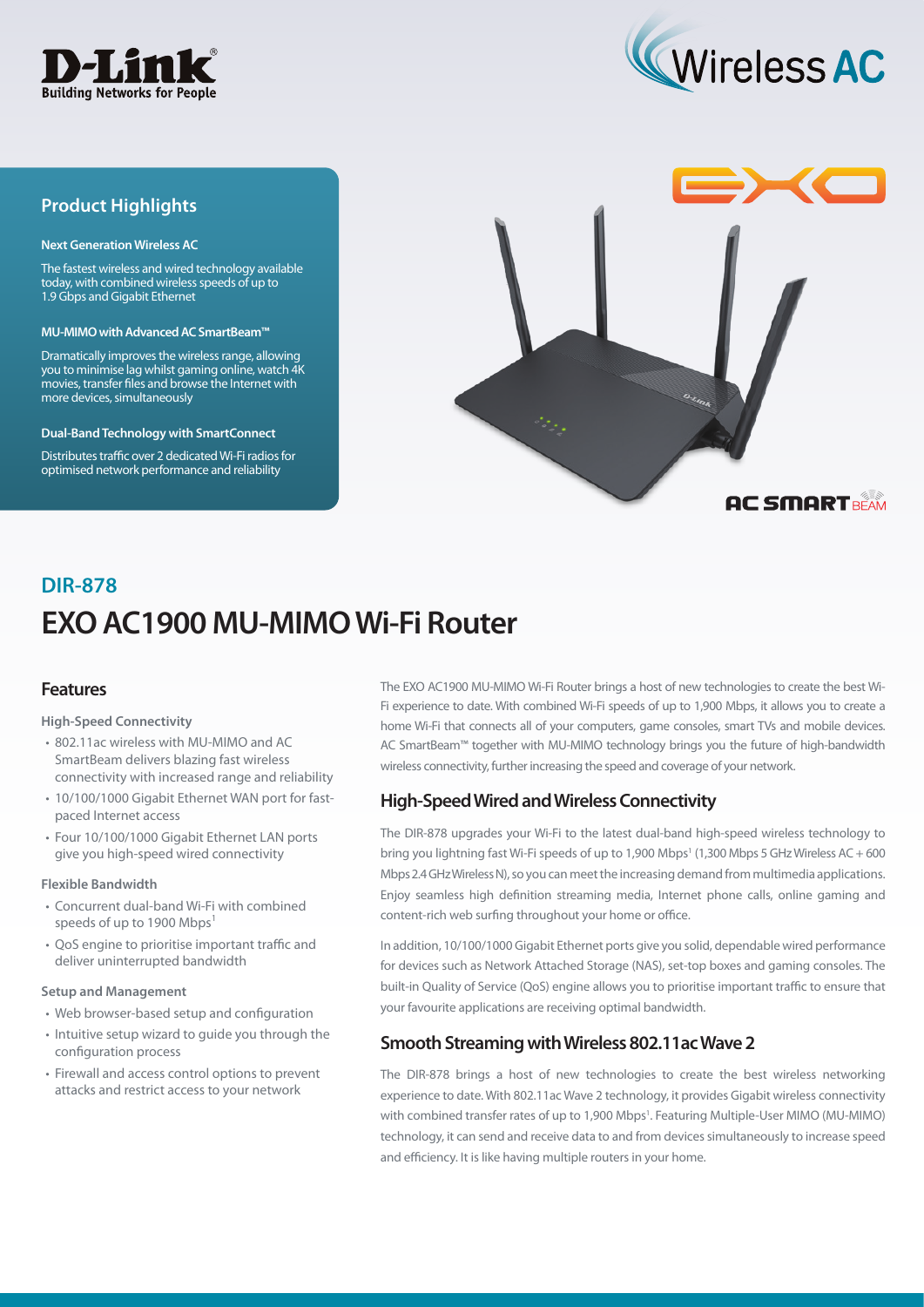

## **DIR-878 EXO AC1900 MU-MIMO Wi-Fi Router**

### **Easy to Set Up and Secure**

Sharing your Internet connection doesn't have to be a complicated process: just open a web browser to access the setup wizard and follow the easy stepby-step instructions to get started. Configure, apply and set up WPA/WPA2 wireless security in minutes with the wireless network setup wizard, or use Wi-Fi Protected Setup (WPS), which establishes an encrypted wireless connection to new devices without the need to enter settings or create passwords. In addition, the built-in firewall requires no setup, protecting you against malicious attacks from the Internet and access control features allow you to restrict access to your network giving you greater control over network users.

## **Hassle-Free D-Link Smart Connect Technology**

Ever since the introduction of 5 GHz wireless technology, users have had to blindly guess whether the 5 GHz or 2.4 GHz band would provide them with the best networking experience. D-Link's Smart Connect Technology eliminates this confusion by automatically distributing devices to the optimal network. Simply initiate a connection to the DIR-878 and its advanced algorithms will determine the best network for your device to connect to, thereby ensuring a faster, more reliable and hassle-free experience.